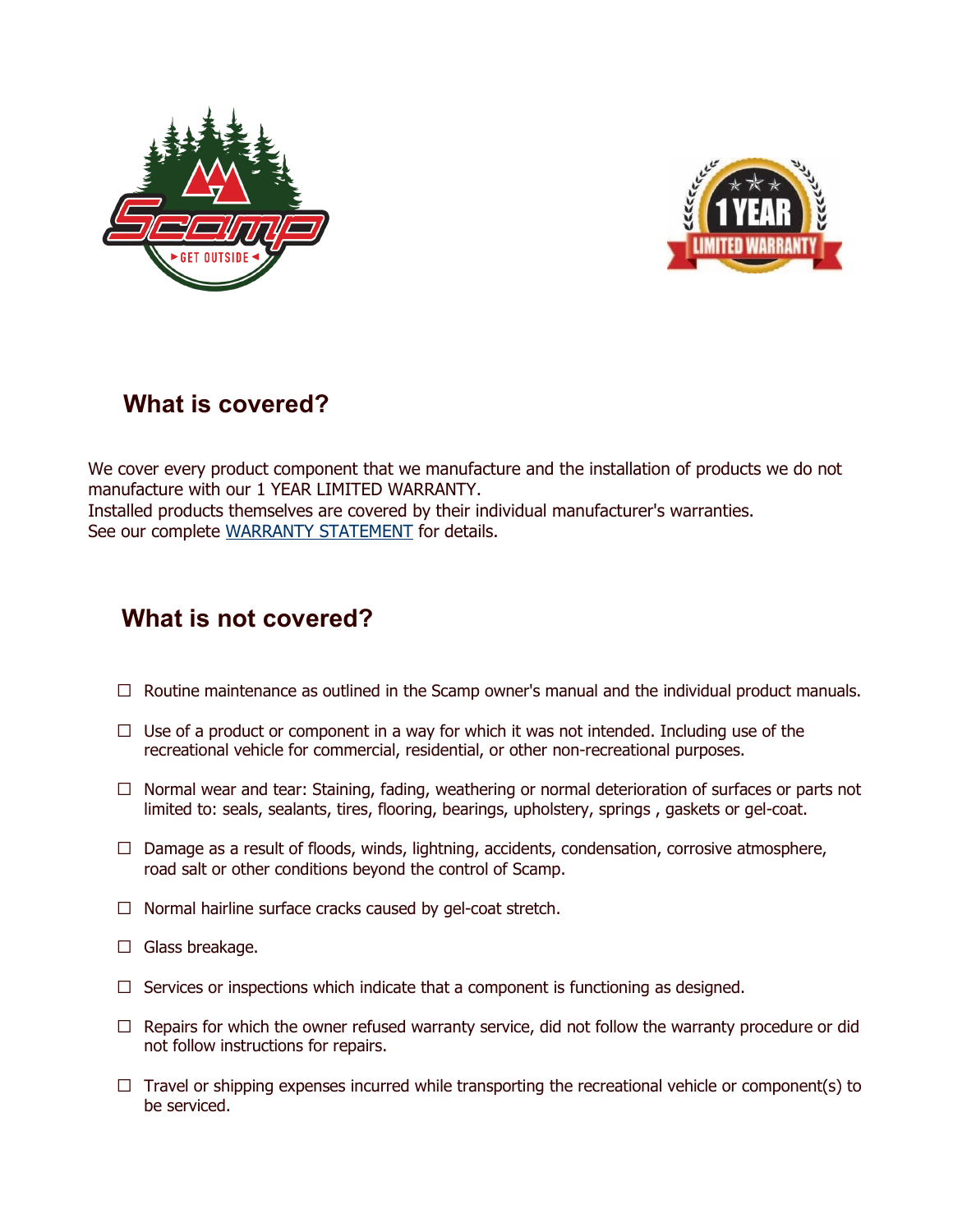- $\Box$  Components or products which are not installed by Scamp.
- $\Box$  Repairs, modifications, or services not performed by Scamp.
- $\Box$  Damage as a consequence of any misapplication, abuse, unauthorized alteration, improper service, improper operation, improper storage or failure to provide reasonable and necessary maintenance.
- $\Box$  Any component or design with which the purchaser may be dissatisfied, but is performing as intended.
- $\Box$  Any product primarily used or registered outside Canada or the USA.
- $\Box$  Any special, indirect or consequential property, economic or commercial damage of any nature whatsoever.

### **How do I make a claim?**

Before making a claim please make a thorough inspection to determine the source of the problem, which part is defective and what service may be required.

#### **For products covered by Scamp's 1 YEAR LIMITED WARRANTY:**

Please contact our customer service team for assistance.

800-346-4962 218-947-4932 customerservice@scamptrailers.com

#### **For products covered by a separate manufacturer's warranty:**

Please contact the product manufacturer directly for assistance.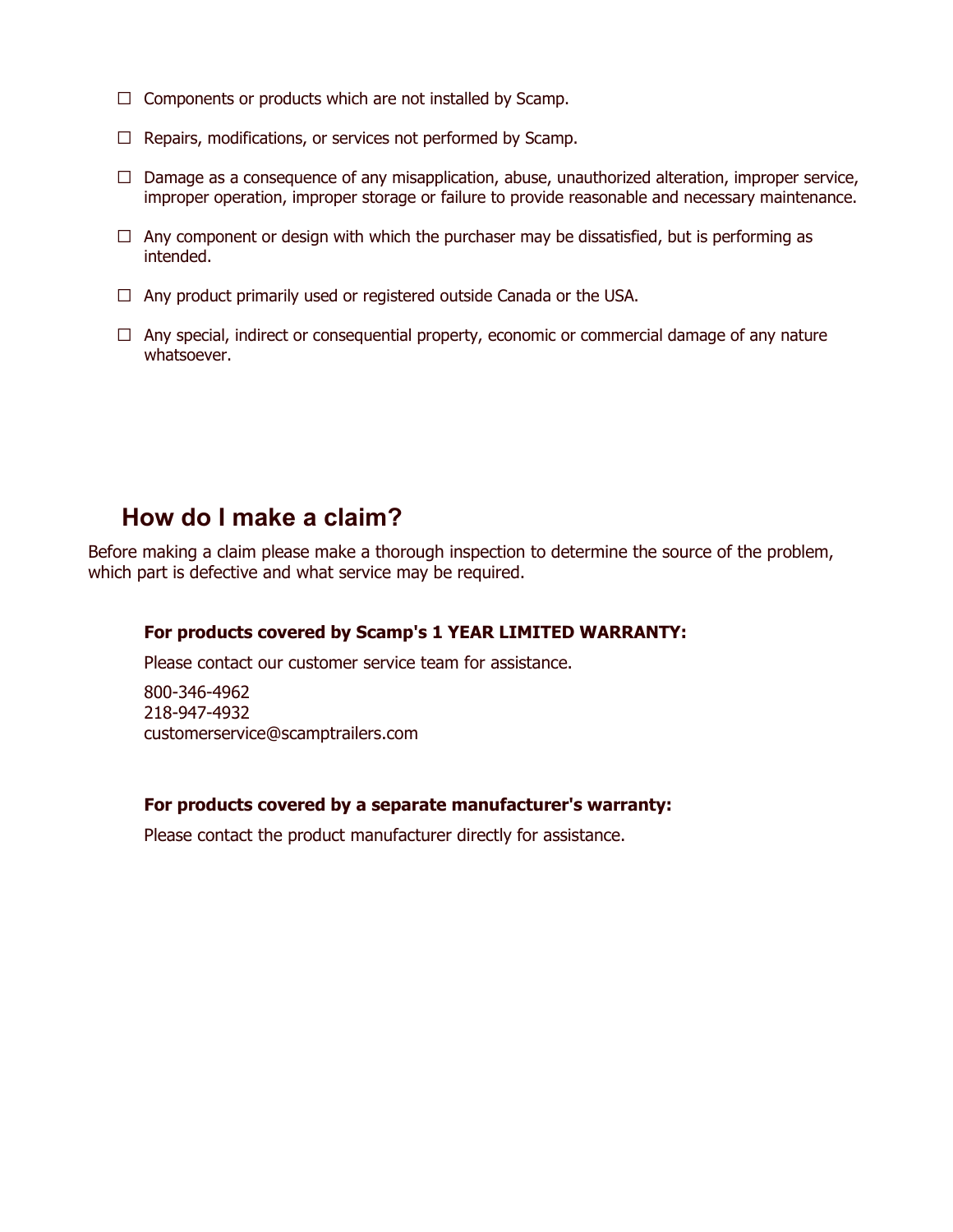## **Product Manufacturers**

This list is provided as a tool to assist you in locating information regarding separate warranties. This list is updated regularly but the information is NOT guaranteed to be accurate and subject to change at any time.

| Product                               | Model #                                   | Manufacturer      | Parts  | Labor                               | Contact                                                    |
|---------------------------------------|-------------------------------------------|-------------------|--------|-------------------------------------|------------------------------------------------------------|
| Roof Fan 10 speed                     | Maxxfan Deluxe 7500K                      | Airxcel           | 2 Year | $\mathsf{X}$                        | 316-832-3400                                               |
| <b>Bath Fan</b>                       | Ventline Vanair - VP                      | <b>Dexter</b>     | 1 Year | $\mathsf{X}$                        | 574-848-4491                                               |
| <b>Air Conditioners</b>               | Brisk II, Penguin II                      | <b>Dometic</b>    | 2 Year | 2<br>Year <sup>*</sup>              | 800-544-4881                                               |
| <b>Furnace</b>                        | Suburban NT-16SE-Q                        | Airxcel           | 2 Year | X                                   | 316-832-3400                                               |
| Cooktop                               | Suburban SDN2                             | Airxcel           | 2 Year | $\mathsf{X}$                        | 316-832-3400                                               |
| <b>Glass Cover Cooktop</b>            | 2BR-1066051                               | <b>Dometic</b>    | 1 Year | $\mathbf{1}$<br>Year*               | 800-544-4881                                               |
| Range/Oven                            | Suburban SRNA3SBBM                        | Airxcel           | 2 Year | $\mathsf{X}$                        | 316-832-3400                                               |
| <b>Range Hood</b>                     | S0721-20BD-F-1                            | <b>Dexter</b>     | 1 Year | $\mathsf{X}$                        | 574-848-4491                                               |
| Refrigerators                         | RM2193, RM8501, CRX 65,<br><b>RMD10.5</b> | <b>Dometic</b>    | 2 Year | $\overline{2}$<br>Year <sup>*</sup> | 800-544-4881                                               |
| Microwave                             | <b>CM11040BKT</b>                         | Contoure          | 1 Year | $\mathsf{X}$                        | 888-656-9317                                               |
| Water Heater (On-<br>Demand)          | Girard GSWH-2                             | Girard            | 2 Year | $\overline{2}$<br>year*             | 949-259-4024                                               |
| Water Heater 4 Gal.                   | Suburban SW4DE                            | Airxcel           | 2 Year | X                                   | 316-832-3400                                               |
| <b>Toilet</b>                         | 711-M28C                                  | <b>Dometic</b>    | 2 Year | $\overline{2}$<br>Year*             | 800-544-4881                                               |
| <b>Water Pump</b>                     | Shurflo 4008                              | Pentair           | 1 Year | $\mathsf{X}$                        | 800-854-3218                                               |
| 12v RV Television<br><b>DVD Combo</b> | JE1914DVDC                                | <b>ASA Jensen</b> | 1 Year | $\mathsf{X}$                        | 877-845-8750<br>800-688-3135<br>inquiry@asaelectronics.com |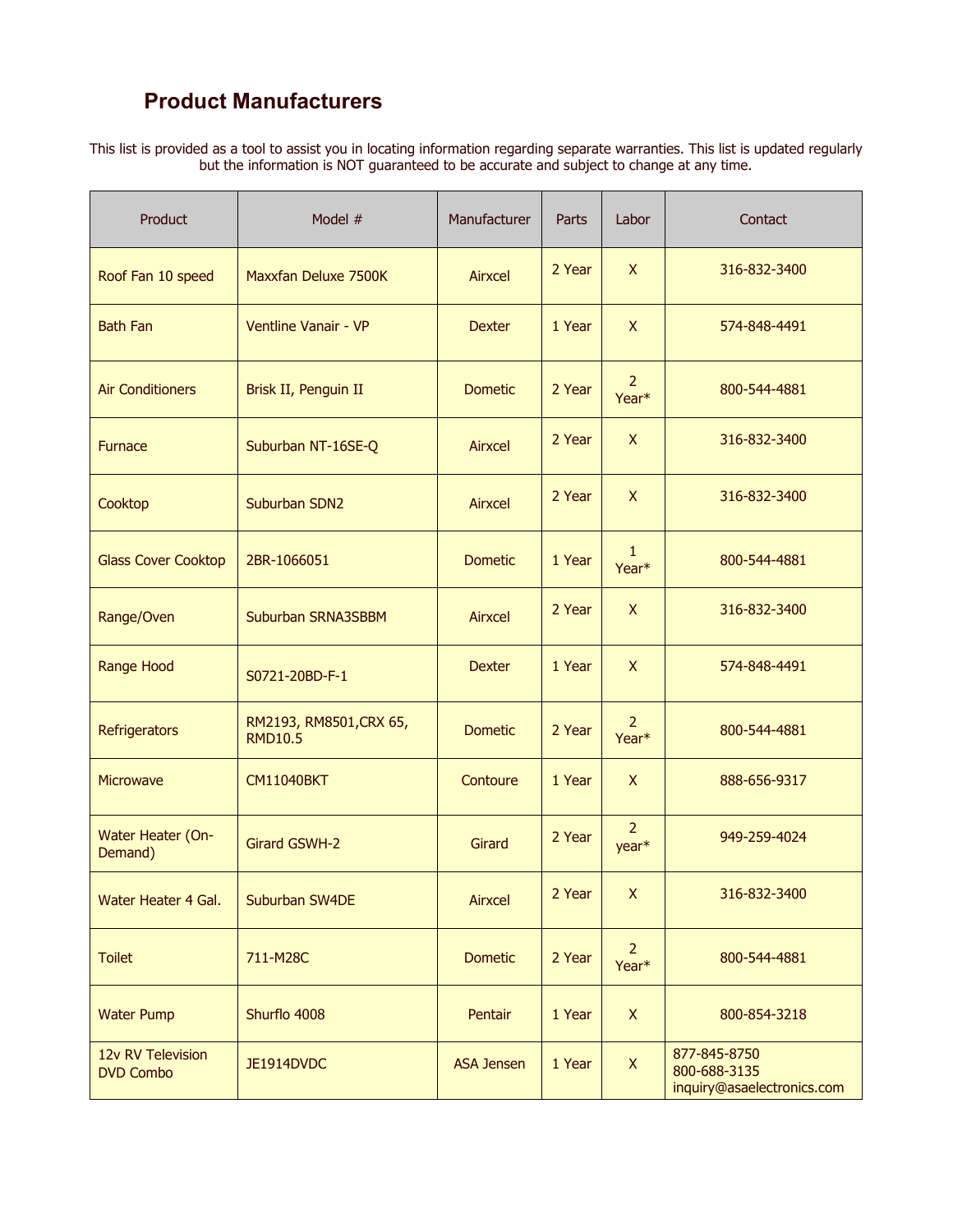| Antenna                          | King Jack OA8400                              | <b>King Connect</b>            | 1 Year | $\mathsf{X}$              | 952-922-6889              |
|----------------------------------|-----------------------------------------------|--------------------------------|--------|---------------------------|---------------------------|
| <b>Thermostat</b>                | 1E78-140                                      | Emerson                        | 3 Year | $\mathsf{X}$              | 877-978-7828              |
| Converter/Charger                | <b>Intelli Power 9200</b>                     | Progressive<br><b>Dynamics</b> | 2 Year | $\boldsymbol{\mathsf{X}}$ | 269-781-4241              |
| <b>Fuse and Breaker</b><br>Panel | <b>PD5000</b>                                 | Progressive<br><b>Dynamics</b> | 2 Year | $\mathsf{X}$              | 269-781-4241              |
| <b>Windows</b>                   | Hehr                                          | Lippert                        | 1 Year | $\mathsf{X}$              | 574-537-8900              |
| <b>Trailer Cover</b>             | Polypro                                       | Classic<br><b>Accessories</b>  | 3 Year | $\mathsf{X}$              | 800-854-2315              |
| <b>Battery</b>                   | Group 24, Group 27                            | Continental                    | 1 Year | $\mathsf{X}$              | 800-944-2115              |
| Awning                           | (8ft) F45S-06280H01E<br>(12ft) F45S-06280B13E | <b>Fiamma USA</b>              | 1 Year | $\mathsf{X}$              | techservice@fiammausa.com |
| Axle                             | Lippert                                       | Lippert                        | 3 Year | 3 Year                    | 574-537-8900              |
| 19ft Landing Gear                | $LG-1$                                        | <b>Stromberg</b><br>Carlson    | 1 Year | $\mathsf{X}$              | 574-537-8900              |
| <b>Back-up Camera</b>            | <b>Vision S</b>                               | <b>Furrion</b>                 | 1 Year | $\mathsf{X}$              | support@furrion.com       |

\*Labor is covered under specific conditions.